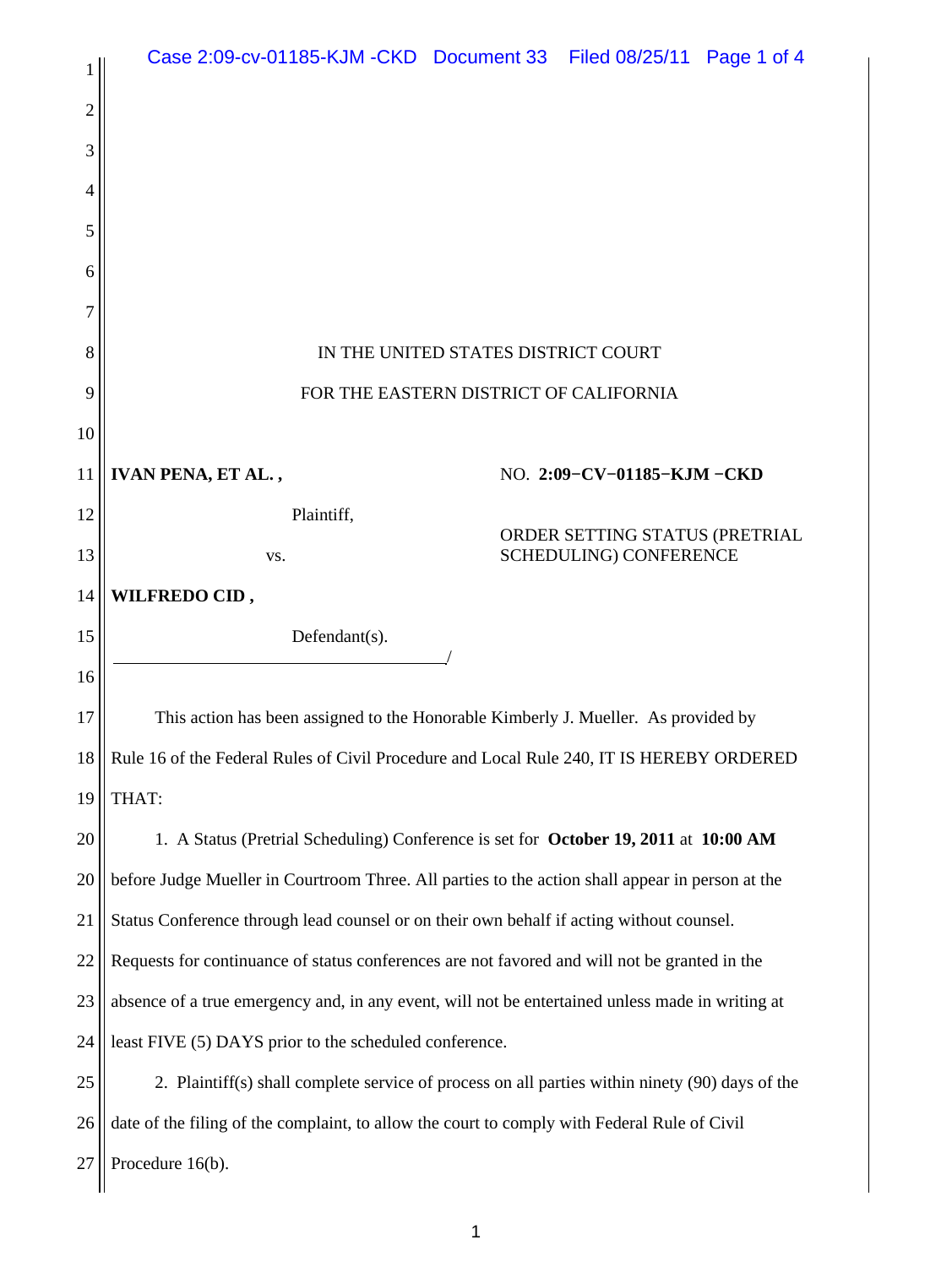## Case 2:09-cv-01185-KJM -CKD Document 33 Filed 08/25/11 Page 2 of 4

| 1              | 3. Concurrently with the service of process, or as soon thereafter as possible, plaintiff(s)                                                      |  |  |  |
|----------------|---------------------------------------------------------------------------------------------------------------------------------------------------|--|--|--|
| $\overline{2}$ | shall serve upon each of the parties named in the complaint, and upon all parties subsequently                                                    |  |  |  |
| 3              | joined, a copy of this order, and shall file with the Clerk of the Court a certificate reflecting such                                            |  |  |  |
| $\overline{4}$ | service. Any party who impleads a third-party defendant shall serve upon that party a copy of                                                     |  |  |  |
| 5              | this order and shall file with the Clerk of the Court a certificate reflecting such service.                                                      |  |  |  |
| 6              | 4. In the event this action was originally filed in a state court and was thereafter removed                                                      |  |  |  |
| $\overline{7}$ | to this court, the removing party or parties shall, immediately following such removal, serve                                                     |  |  |  |
| 8              | upon each of the other parties named in the complaint, and upon all parties subsequently joined, a                                                |  |  |  |
| 9              | copy of this order and shall file with the Clerk of the Court a certificate reflecting such service.                                              |  |  |  |
| 10             | 5. At least twenty-one (21) calendar days before the Status Conference is held, parties                                                           |  |  |  |
| 11             | shall confer as contemplated by Federal Rule of Civil Procedure 26 and Local Rule 240(b). The                                                     |  |  |  |
| 12             | parties shall submit, at least seven (7) days prior to the Status Conference, a Joint Status Report                                               |  |  |  |
| 13             | that includes the Rule $26(f)$ discovery plan, with all named parties participating in the preparation                                            |  |  |  |
| 14             | and completion of the report. The status report shall address the following matters:                                                              |  |  |  |
| 15             | (a) a brief summary of the claims and legal theories under which recovery is<br>sought or liability is denied;                                    |  |  |  |
| 16             | (b) status of service upon all defendants and cross-defendants;                                                                                   |  |  |  |
| 17             | (c) possible joinder of additional parties;                                                                                                       |  |  |  |
| 18<br>19       | (d) contemplated amendments to the pleadings, including to simplify or clarify<br>the issues and eliminate previous claims and defenses;          |  |  |  |
| 20             | (e) the statutory bases for jurisdiction and venue;                                                                                               |  |  |  |
| 21             | (f) anticipated discovery and the scheduling of discovery, including:                                                                             |  |  |  |
| 22             | (1) what changes, if any, should be made in the timing, form, or                                                                                  |  |  |  |
| 23             | requirement for disclosures under Rule $26(a)$ , including a statement<br>as to when disclosures under Rule $26(a)(1)$ were made or will be made, |  |  |  |
| 24             | and whether further discovery conferences should be held;                                                                                         |  |  |  |
| 25             | (2) the subjects on which discovery may be needed, when discovery<br>should be completed, and whether discovery should be conducted<br>in phases; |  |  |  |
| 26             | (3) what changes, if any, should be made in the limitations on discovery                                                                          |  |  |  |
| 27             | imposed under the Civil Rules and what other limitations, if any,<br>should be imposed;                                                           |  |  |  |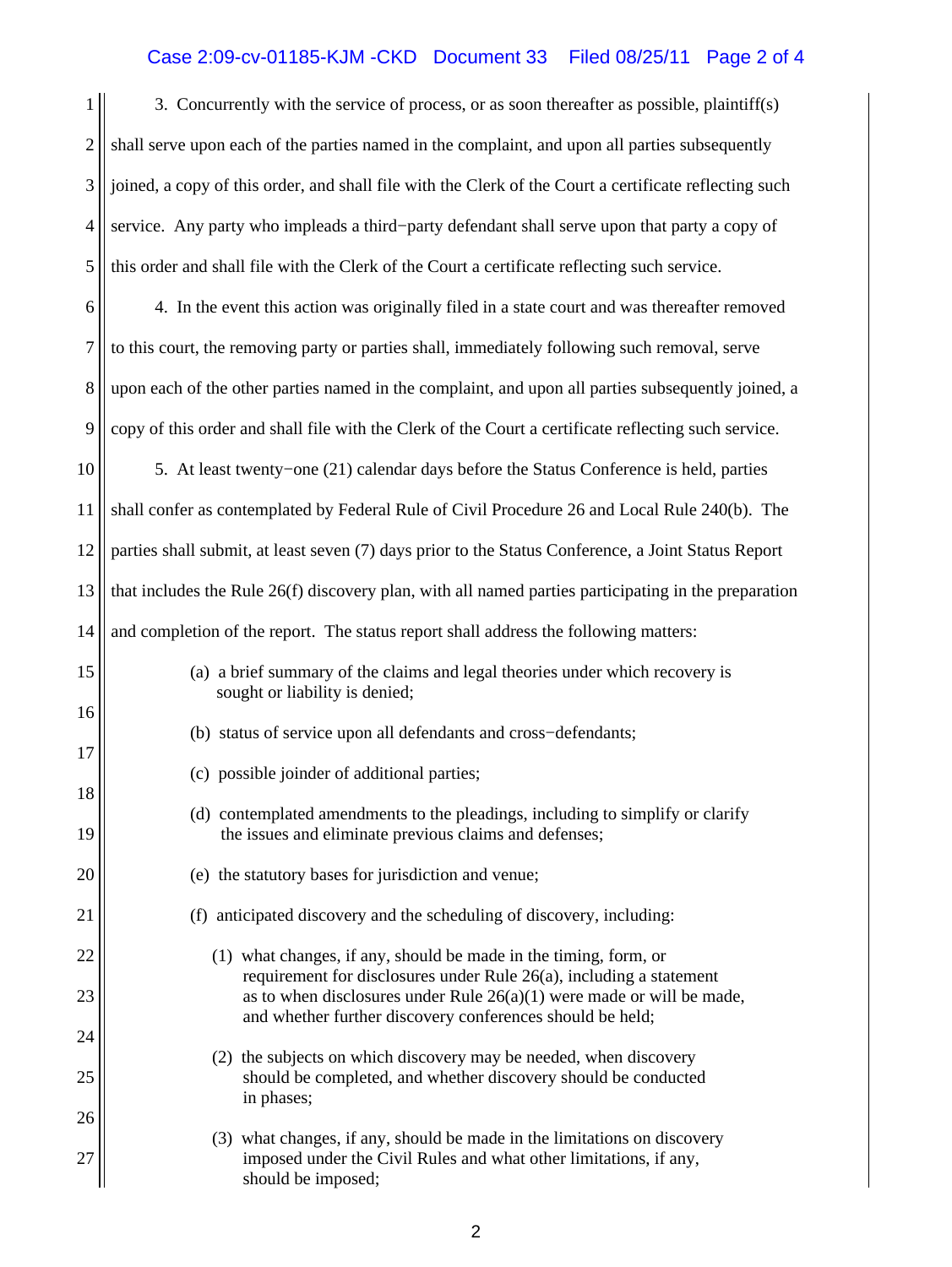## Case 2:09-cv-01185-KJM -CKD Document 33 Filed 08/25/11 Page 3 of 4

|                | (4) the timing of the disclosure of expert witnesses and information<br>required by Rule $26(a)(2)$ ; and                                                                                                                                   |  |  |
|----------------|---------------------------------------------------------------------------------------------------------------------------------------------------------------------------------------------------------------------------------------------|--|--|
| $\overline{2}$ | (5) proposed dates for discovery cut-off.                                                                                                                                                                                                   |  |  |
| 3              |                                                                                                                                                                                                                                             |  |  |
| 4              | (g) contemplated dispositive or other motions and a proposed date by which all<br>non-discovery motions shall be heard;                                                                                                                     |  |  |
| 5              | (h) methods that can be used from the outset to avoid unnecessary proof and<br>cumulative evidence, and anticipated limitations or restrictions on the use of                                                                               |  |  |
| 6              | testimony under Federal Rule of Evidence 702;                                                                                                                                                                                               |  |  |
| $\tau$         | (i) a proposed date for final pretrial conference;                                                                                                                                                                                          |  |  |
| 9              | (j) a proposed date for trial, estimated number of days of trial, and whether any<br>party has demanded a jury;                                                                                                                             |  |  |
| 10             |                                                                                                                                                                                                                                             |  |  |
| 11             | (k) appropriateness of special procedures such as reference to a special master<br>or agreement to try the matter before the assigned magistrate judge pursuant<br>to 28 U.S.C. 636(c);                                                     |  |  |
| 12             |                                                                                                                                                                                                                                             |  |  |
| 13             | (1) proposed modification of standard pretrial procedures because of the<br>simplicity or complexity of the case;                                                                                                                           |  |  |
| 14             | (m) whether the case is related to any other case pending in this district, including<br>the bankruptcy court of this district;                                                                                                             |  |  |
| 15             |                                                                                                                                                                                                                                             |  |  |
| 16             | (n) optimal timing and method for settlement discussions, including whether a<br>court-convened settlement conference should be scheduled, whether in the<br>case of a jury trial the parties will stipulate to the trial judge acting as a |  |  |
| 17<br>18       | settlement judge, and the parties' positions with respect to Voluntary Dispute<br>Resolution (VDRP) as required by Local Rule 271(d); and                                                                                                   |  |  |
|                | (o) any other matters that may be conducive to the just and expeditious                                                                                                                                                                     |  |  |
| 19             | disposition of the case.                                                                                                                                                                                                                    |  |  |
| 20             | 6. The Court, upon review of the joint status report and following the status conference,                                                                                                                                                   |  |  |
| 21             | will issue a scheduling order governing the future course of the litigation. Counsel are directed to                                                                                                                                        |  |  |
| 22             | read that order carefully once it is issued. Requests to modify or vacate any date set forth in the                                                                                                                                         |  |  |
| 23             | order will not be favored and will not be granted absent good cause.                                                                                                                                                                        |  |  |
| 24             | 7. In the extraordinary event the parties are not able to file a joint status report, each                                                                                                                                                  |  |  |
| 25             | party must file an individual status report and attach a declaration setting forth, in detail, the                                                                                                                                          |  |  |
| 26             | extraordinary circumstances that prevented the parties from filing a joint status report.                                                                                                                                                   |  |  |
| 27             | 11111                                                                                                                                                                                                                                       |  |  |
|                |                                                                                                                                                                                                                                             |  |  |